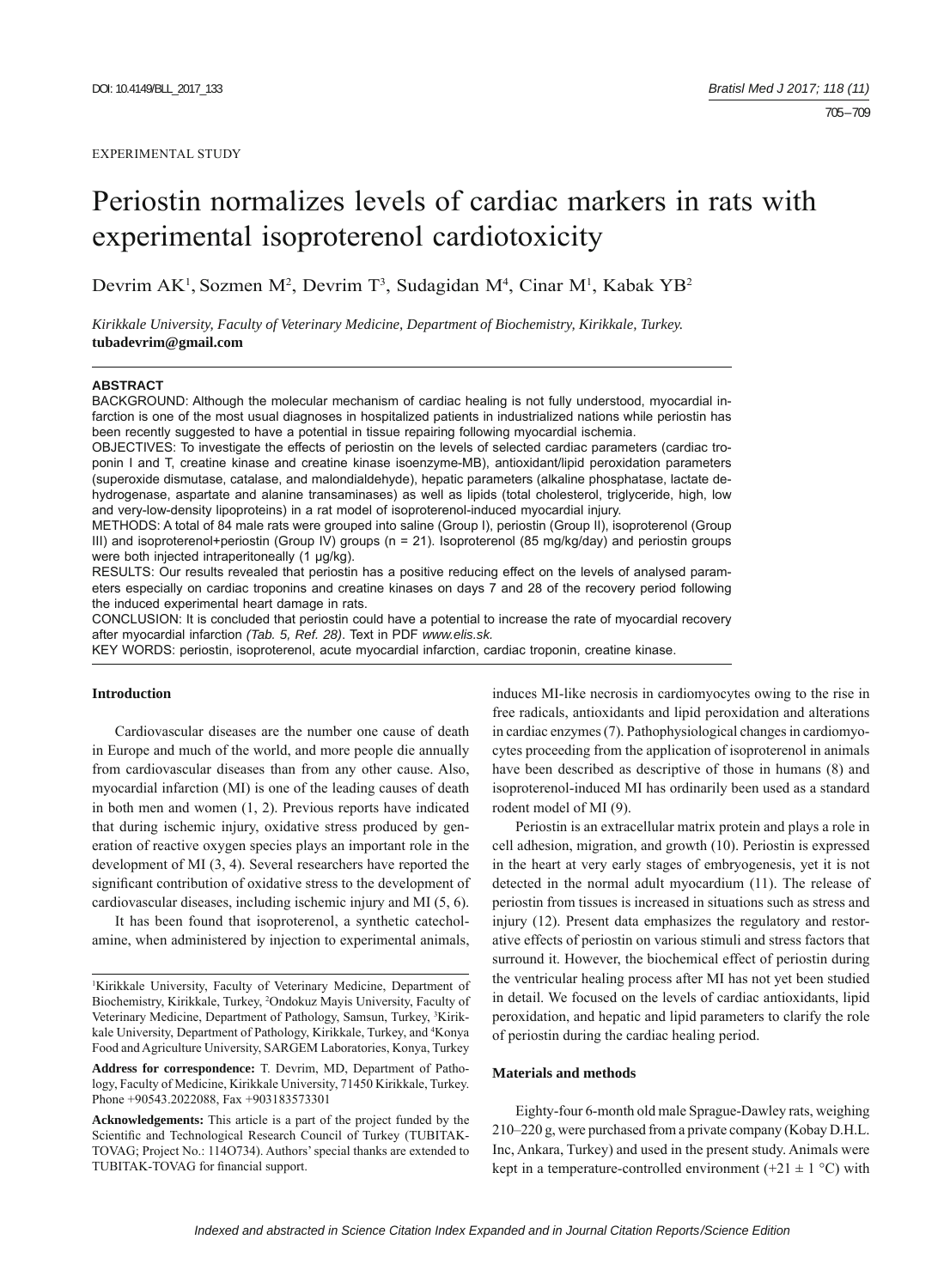705 – 709

## **Tab. 1. Details of the experimental design.**

| Groups | Rat<br>(n)      | Chemical<br>applied | Dosage            | Isoprotrenol<br><b>Application Days</b> |        |                                 |                                 | Periostin<br><b>Application Days</b> | Sampling Days<br>Rat(n) |                   |  |    |
|--------|-----------------|---------------------|-------------------|-----------------------------------------|--------|---------------------------------|---------------------------------|--------------------------------------|-------------------------|-------------------|--|----|
|        |                 |                     |                   |                                         |        |                                 |                                 |                                      | 14 <sup>°</sup>         | 21                |  | 28 |
|        | 21              |                     | $1ml/kg-IP$       |                                         |        |                                 |                                 |                                      |                         |                   |  |    |
|        | $\sim$          |                     | $1\mu g/kg-IP$    | -                                       | $\sim$ |                                 |                                 | D                                    |                         | D                 |  |    |
|        | 21              |                     | 85 mg/kg-IP       |                                         |        | $\hspace{0.1mm}-\hspace{0.1mm}$ | $\hspace{0.1mm}-\hspace{0.1mm}$ | $\hspace{0.1mm}-\hspace{0.1mm}$      | $\hspace{0.05cm}$       | $\hspace{0.05cm}$ |  |    |
|        | $\bigcap$<br>41 | $I+P$               | 85mg/kg+1µg/kg-IP |                                         |        |                                 |                                 | D                                    |                         | Ð                 |  |    |

S – saline; P – periostin; I – isoprotrenol; IP – intraperitoneal application

an alternating l2/12-h light/dark cycle and relative humidity of 50 ± 5 %, and fed with standard rat chow and water *ad libitum*. The experimental design and procedures were approved by the Institutional Ethical Committee for Animal Care and Use at the Mehmet Akif Ersoy University, Burdur, Turkey (File no: 93773921–27).

The experiment was performed on 4 groups, each containing 21 rats. Saline was applied subcutaneously (1 ml/kg) two times in 24-hour intervals to the rats in control group (Group 1). Recombinant periostin peptide (1 μg/kg) dissolved in saline was applied intraperitoneally to group 2 on days 1, 3, 7, 14 and 21, i.e. on the same dates as in group 4. Isoproterenol (Sigma-Aldrich, St. Louis, Missouri, USA, Product code: I6504, 85mg/kg/day) dissolved in saline was applied intraperitoneally two times in 24-hour intervals to groups 3 and 4. Rats in group 4 further received recombinant periostin peptide (Biovision, Milpitas, California USA, Product code; 4205; 1 μg/kg) dissolved in saline intraperitoneally, starting one day after the final isoproterenol administration on days 1,  $3, 7, 14$  and  $21$ . Following the final application of periostin, the rats continued to feed routinely with pelleted chow and water *ad libitum* for further seven days. At the end of days1, 7 and 28, the rats ( $n = 7$ ) were weighed and sacrificed by cervical dislocation, and blood samples were taken from the tail vein. Experimental setup details are given at Table 1.

Blood samples used for analyses were transferred to serum tubes, and sera were separated by centrifugation at 2,500 g for 15 minutes in a refrigerated centrifuge (Hettich) at  $+4$  °C. Activities of creatine kinase (CK), creatine kinase-MB (CK-MB), lactate dehydrogenase (LDH), aspartate transaminase (AST), alanine transaminase (ALT) and alkaline phosphatase (ALP) were determined spectrophotometrically by use of an auto-analyzer instrument (Chem 200 Chemistry) performing at least 2 measurements as described in the kit.

Serum cTnI and cTnT levels were determined using ELISA kits (Elabscience). The methods recommended by the kits specific to rats were followed, and at least 2 parallel measurements were performed in the microplate reader spectrophotometer (SEAC Sirio S).

The heart tissue and serum samples were examined for the levels of superoxide dismutase (SOD), catalase (CAT) and malondialdehyde (MDA), by using a kit (Cayman) and spectrophotometer (SEAC Sirio S). Nitric oxide (NO) concentrations were measured according to the method of Cortas and Wakid (1990) in heart and serum samples (13). Also, total antioxidant (TAS) and total oxidant (TOS) levels were measured in heart and serum samples using commercial assays (Rel Assay Diagnostics).

Analyses of serum total cholesterol (TC), triglyceride (TG), high-density lipoprotein cholesterol (HDL-C) and low-density lipoprotein cholesterol (LDL-C) were conducted using commercial kits (Gesan) and spectrophotometer (Chem 200 Chemistry). Very-low-density lipoprotein cholesterol (VLDL-C) levels were determined according to the Friedewald formula (14).

In the present study, statistical package program (Minitab-12.1) was used for statistical analysis of the data. The obtained values were expressed as mean  $\pm$  standard error (mean  $\pm$  SE). Differences between groups were determined by one-way analysis of variance (ANOVA). The difference of groups was presented by Duncan's test ( $p < 0.05$ ).

# **Results**

On all sampling days (days 1, 7 and 28), the groups of isoproterenol-induced cardiotoxicity (groups 3 and 4) showed significant increases in CK and CK-MB enzymes, compared to the controls  $(g_{\text{rough}})$  and 2). Cardiac troponins were decreased significantly  $(p < 0.05)$  in the treatment group (group 4) on day 28 (Tab. 2).

There were significant decreases ( $p < 0.05$ ) in the serum and tissue TAS levels of isoproterenol-induced cardiotoxicity groups (groups  $3$  and  $4$ ) on the first day of sampling, compared to the controls (group 1). Also, tissue MDA levels were increased in isoproterenol cardiotoxicity group (group 3) compared to all groups on day 7. Tissue CAT levels were decreased significantly on the first day of isoproterenol-induced cardiotoxicity groups (groups 3 and 4;  $p < 0.05$ ). Tissue and serum SOD levels were increased in isoproterenol-induced cardiotoxicity groups (groups 3 and 4) compared to the controls (group 1) on day 7 (Tab. 3).

| Tab. 2. Serum levels of cardiac parameters in the study groups. |  |  |  |
|-----------------------------------------------------------------|--|--|--|
|                                                                 |  |  |  |

| Parameters                           |                                | DAY <sub>1</sub>           |                             |                             |                                              |                        | DAY 7                      |                                                          | DAY 28                        |                                                                                   |                             |                               |  |
|--------------------------------------|--------------------------------|----------------------------|-----------------------------|-----------------------------|----------------------------------------------|------------------------|----------------------------|----------------------------------------------------------|-------------------------------|-----------------------------------------------------------------------------------|-----------------------------|-------------------------------|--|
|                                      | Group 1                        | Group 2                    | Group 3                     | Group 4                     | Group 1                                      | Group 2                | Group 3                    | Group 4                                                  | Group 1                       | Group 2                                                                           | Group 3                     | Group 4                       |  |
| $CK$ (U/l)                           | $118.1 \pm 12.8$ <sup>b</sup>  | $100 \pm 9.8$ <sup>b</sup> | $221 \pm 12^{ab}$           | $303 \pm 87.5$ <sup>a</sup> | $125 \pm 13.6^b$                             | $115 \pm 12.3^b$       | $363\pm42.2^{\circ}$       | $278 \pm 4481$ <sup>a</sup>                              | $118 \pm 15.1^{\circ}$        | $117\pm15$ 1 <sup>b</sup>                                                         | $338 \pm 84.8^a$            | $263 \pm 21.0$ <sup>ab</sup>  |  |
| $CK-MB$ (U/l) $100.0\pm15.7^{\circ}$ |                                | 99.4 $\pm$ 10 <sup>b</sup> | $222.8 \pm 11$ <sup>a</sup> | $273.5 \pm 49$ <sup>a</sup> | $115.5 \pm 10^{\circ}$                       | $111.2 \pm 6.2$ °      | 342 $3\pm 47$ <sup>a</sup> | $250.2 \pm 27$ <sup>b</sup>                              | $116 \pm 12.5^{\circ}$        | $872+759$                                                                         | $343.3 \pm 81$ <sup>a</sup> | $234.2 \pm 21$ <sup>ab</sup>  |  |
| $cTnI$ (U/l)                         | $122.60 \pm 5.64$              | $125.49 \pm 12.5$          | $138.18 \pm 9.31$           | 153.69±9.94                 | $132.70 \pm 3.63^{ab}$ $124.19 \pm 7.1^{bc}$ |                        |                            | $146.08\pm 6.75$ <sup>a</sup> 112.54 ± 2.85 <sup>c</sup> |                               | $125.58\pm5.45^{ab}$ $129.81\pm6.16^{ab}$ $150.02\pm11.7^{a}$ $115.98\pm5.61^{b}$ |                             |                               |  |
| $cTnT$ (U/l)                         | $65.12 \pm 2.17$ <sup>bc</sup> | $63.44 \pm 5.6$ °          | $74.36 \pm 1.95^b$          | $106.51 \pm 2.76^{\circ}$   | $65.52 \pm 4.11^b$                           | $63.36\pm3.66^{\circ}$ |                            | $89.47 \pm 8.52^{ab}$ 108.71 $\pm$ 11.98 <sup>a</sup>    | $74.19 \pm 2.91$ <sup>b</sup> | $67.69\pm3.91b$                                                                   | 94 $68\pm4.32$ <sup>a</sup> | $75.07 \pm 7.94$ <sup>b</sup> |  |

CK – creatine kinase, CK-MB – creatine kinase-MB, cTnI – cardiac troponin I, cTnT – cardiac troponin T, mean value ± standard error. The different letters on the same days (a, b, c) show statistical differences ( $p \le 0.05$ ) between the groups.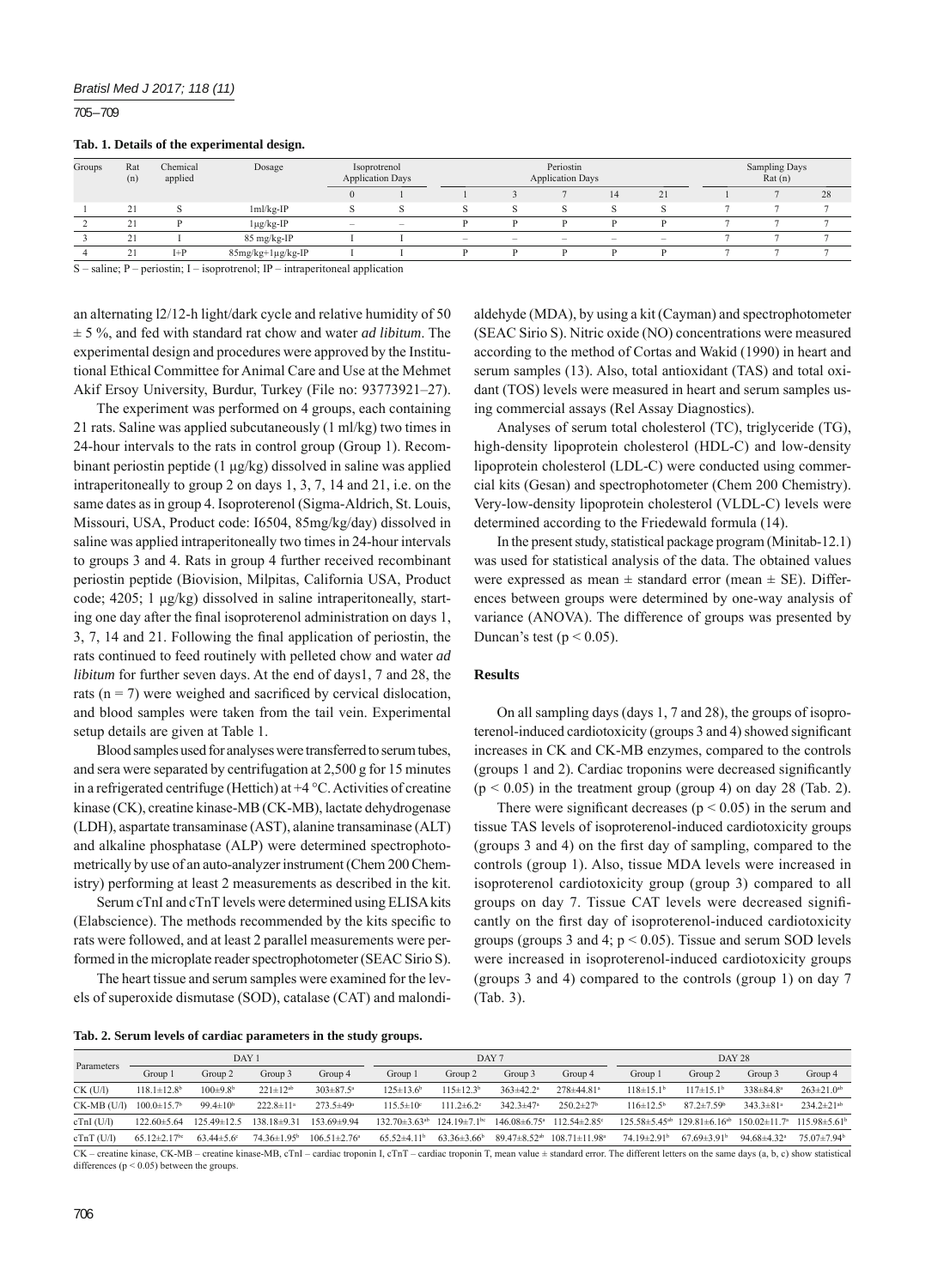|                                                            |                    | DAY 1                          |                              |                               |                              | DAY <sub>7</sub>             |                              |                              | DAY 28                       |                              |                              |                              |  |
|------------------------------------------------------------|--------------------|--------------------------------|------------------------------|-------------------------------|------------------------------|------------------------------|------------------------------|------------------------------|------------------------------|------------------------------|------------------------------|------------------------------|--|
| Parameters                                                 | Group 1            | Group 2                        | Group 3                      | Group 4                       | Group 1                      | Group 2                      | Group 3                      | Group 4                      | Group 1                      | Group 2                      | Group 3                      | Group 4                      |  |
| Tissue TAS (nmol<br>Trolox equiv./g-wet<br>tissue)         | $9.09 \pm 1.15^a$  | $12.2 \pm 1.8^{ab}$            | $6.49 \pm 0.7$ <sup>bc</sup> | $5.14 \pm 0.38$ <sup>c</sup>  | $7.24 \pm 0.72$              | $7.72 \pm 1.64$              | $5.86 \pm 0.57$              | $6.52 \pm 0.33$              | $6.97 \pm 0.42$              | $6.91 \pm 0.75$              | $8.21 \pm 2.65$              | $5.77 \pm 1.92$              |  |
| Tissue TOS (nmol<br>H2O2 equiv./g- wet<br>tissue)          | $30.9 \pm 5.52$    | $35.0 \pm 4.40$                | $30.1 \pm 4.86$              | $28.5 \pm 3.27$               | $19.4 \pm 2.79$              | $22.4 \pm 6.06$              | $41.7 \pm 10.2$              | $38.1 \pm 3.40$              | $20.2 \pm 2.19$ <sup>b</sup> | $27.8 \pm 4.24$ <sup>b</sup> | $80.1 \pm 24.4^{\circ}$      | 41.2 $\pm$ 2.8 <sup>ab</sup> |  |
| Serum TAS (mmol<br>Trolox equiv./L)                        | $1.68 \pm 0.09^a$  | $1.62 \pm 0.04$ <sup>ab</sup>  | $1.46 \pm 0.04$ bc           | $1.42 \pm 0.04$ <sup>c</sup>  | $1.83 \pm 0.08$ <sup>a</sup> | $1.55 \pm 0.05^{\circ}$      | $1.43 \pm 0.03^b$            | $1.41 \pm 0.02^b$            | $2.00 \pm 0.19$ <sup>a</sup> | $2.02 \pm 0.2$ <sup>a</sup>  | $1.39 \pm 0.07$ <sup>b</sup> | $1.45 \pm 0.03^b$            |  |
| Serum TOS (umol<br>H <sub>2</sub> O <sub>2</sub> equiv./L) | $12.43 \pm 1.45$   | $13.70 \pm 2.71$               | $12.82 \pm 3.07$             | $9.90 \pm 3.85$               | $13.20 \pm 1.68$             | $14.23 \pm 3.65$             | $11.19 \pm 2.86$             | $12.70 \pm 0.21$             | $12.30 \pm 3.8$              | $11.36 \pm 3.67$             | $12.25 \pm 1.71$             | $9.00 \pm 1.24$              |  |
| Serum NO<br>(mmol/L)                                       | $36.63 \pm 1.19^b$ | $40.09 \pm 2.33$ <sup>ab</sup> | $36.63 \pm 2^b$              | $44.71 \pm 2.45$ <sup>a</sup> | $34.71 \pm 2.75$             | $36.63 \pm 3.72$             | $31.78 \pm 1.22$             | $28.64 \pm 2.16$             | $39.51 \pm 2.29$             | $36.34\pm 6.76$              | $33.16 \pm 2.12$             | $40.44\pm3.31$               |  |
| Tissue NO (nmol/g-<br>wet tissue)                          | 4460±292           | 3717±237                       | 4058±288                     | $4031 \pm 719$                | $4020 \pm 317$               | 4806±544                     | 5735±452                     | 4841±543                     | 5948±1195                    | 5359±416                     | $4743 \pm 266$               | 5437±263                     |  |
| Serum<br>$SOD$ (U/ml)                                      | $0.93 \pm 0.01$    | $1.00 \pm 0.01$                | $1.03 \pm 0.01$              | $1.05 \pm 0.01$               | $0.95 \pm 0.01$ <sup>a</sup> | $1.04 \pm 0.01$ <sup>b</sup> | $1.03 \pm 0.01$ <sup>b</sup> | $1.05 \pm 0.01$ <sup>b</sup> | $1.04 \pm 0.01$              | $0.88 \pm 0.1$               | $1.03 \pm 0.01$              | $0.97 + 0.1$                 |  |
| Tissue SOD (U/gr-<br>wet tissue)                           | $20.43 \pm 0.2$    | $20.91 \pm 0.3$                | $20.60 \pm 0.3$              | $20.70 \pm 0.3$               | $20.89 \pm 0.3$ °            | $28.37 \pm 1.6^b$            | $31.37 \pm 0.1$ <sup>a</sup> | $31.90 \pm 0.6^a$            | $30.42 \pm 0.5$              | $30.42 \pm 0.4$              | $30.04 \pm 0.5$              | $31.00 \pm 0.3$              |  |
| Serum CAT<br>(nmol/min/ml)                                 | $455 \pm 133$      | $526 \pm 152$                  | $321 \pm 143$                | $277 \pm 153$                 | $452 \pm 147$                | $472 + 240$                  | $145 \pm 20$                 | $137 \pm 10$                 | $506 \pm 200$                | $625 \pm 255$                | $256 \pm 50$                 | 197±45                       |  |
| <b>Tissue CAT</b><br>$(mmol/min/g-wet)$<br>tissue)         | 15790±626ª         | $16777 \pm 1649$ <sup>ab</sup> | 12728±640 <sup>b</sup>       | 12012±1700 <sup>b</sup>       | 14157±1070                   | 14575±1254                   | 12848±1062                   | 11539±1444                   | 15041±2227                   | 15981±1029                   | 13475±868                    | 15055±597                    |  |
| Serum MDA<br>(mmol/ml)                                     | $0.65 \pm 0.1$     | $0.67 \pm 0.1$                 | $0.76 \pm 0.2$               | $0.49 \pm 0.1$                | $0.68 \pm 0.1$               | $0.66 \pm 0.1$               | $0.77 \pm 0.2$               | $0.80 + 0.2$                 | $0.95 \pm 0.2$               | $0.69 \pm 0.2$               | $1.02 \pm 0.1$               | $0.96 \pm 0.3$               |  |
| <b>Tissue MDA</b><br>(nmol/g- wet tissue)                  | $13.94 \pm 3.9$    | $16.05 \pm 1.0$                | $17.01 \pm 2.0$              | $18.29 \pm 1.9$               | $12.58 \pm 1.8$ <sup>b</sup> | $13.19 \pm 1.9$ <sup>b</sup> | $31.86 \pm 3.9^{\circ}$      | $18.06 \pm 2.6$ <sup>b</sup> | $14.59 \pm 2.2$              | $14.87 \pm 1.9$              | $19.14 \pm 2.8$              | $23.71 \pm 6.7$              |  |

TAS – total antioxidant status, TOS – total oxidant status, NO – nitric oxide, SOD – superoxide dismutase, CAT – catalase, MDA – malondialdehyde, mean value ± standard error. The different letters on the same days (a, b, c) show statistical differences ( $p < 0.05$ ) between the groups.

## **Tab. 4. Levels of serum hepatic parameters in the study groups.**

| Parameters |                              |                              | DAY 1                        |                         |                  | DAY <sub>7</sub> |                  |                  | DAY 28                       |                             |                         |                        |  |
|------------|------------------------------|------------------------------|------------------------------|-------------------------|------------------|------------------|------------------|------------------|------------------------------|-----------------------------|-------------------------|------------------------|--|
|            | Group 1                      | Group 2                      | Group 3                      | Group 4                 | Group 1          | Group 2          | Group 3          | Group 4          | Group                        | Group 2                     | Group 3                 | Group 4                |  |
| AST (U/I)  | $111.6 \pm 2.04$             | 110.6±1.96                   | $116.0 \pm 4.74$             | $115.6 \pm 8.24$        | $106.5 \pm 1.69$ | $103.4 \pm 1.87$ | $117.1 \pm 8.23$ | $111.5\pm4.26$   | $104.5 \pm 3.8$ <sup>b</sup> | $113.4 \pm 4.3^{\circ}$     | $123.9 \pm 3.4^{\circ}$ | $107.3 \pm 2.2^b$      |  |
| ALT (U/1)  | $39.7 \pm 1.84$ <sup>b</sup> | $36.4 \pm 2.77$ <sup>b</sup> | $58.3 \pm 2.87$ <sup>a</sup> | $55.6 \pm 9.06^{\circ}$ | $43.14\pm3.51$   | $42.29 \pm 3.37$ | $46.22 \pm 1.78$ | $44.33 \pm 2.36$ | $41.14 \pm 1.5$              | $46.29 \pm 1.89$            | $45.00 \pm 1.4$         | $46.27 \pm 0.85$       |  |
| ALP(U/I)   | $313 \pm 21.2^b$             | $288 \pm 15.7$ <sup>b</sup>  | $500.5 \pm 15.8^{\circ}$     | $443 \pm 42.5^{\circ}$  | $403.7 \pm 41.4$ | $429.5 \pm 29.7$ | $452.3 \pm 14.3$ | $487.1 \pm 18.3$ | $397 \pm 10.8$ <sup>b</sup>  | $403 \pm 29.6$ <sup>b</sup> | $474 \pm 15.9^{\circ}$  | $474 \pm 18.5^{\circ}$ |  |
| LDH (U/I)  | $958.5 \pm 54.6$             | $1089 \pm 94$ <sup>b</sup>   | $1480 \pm 162$ <sup>a</sup>  | 1582±81ª                | 1179±132         | 1201±142         | 1441±115         | $1380 \pm 111$   | 1108±157                     | $1207 \pm 150$              | $1256 \pm 54$           | 1246±96                |  |

AST – aspartate transaminase, ALT – alanine transaminase, ALP – alkaline phosphatase, LDH – lactate dehydrogenase, mean value ± standard error. The different letters on the same days (a, b, c) show statistical differences ( $p \le 0.05$ ) between the groups.

## **Tab. 5. Levels of serum lipids in the study groups.**

| Parameters       |                  |                 | DAY <sub>1</sub>  |                  |                              | DAY <sub>7</sub>             |                              |                              | DAY 28                       |                              |                              |                               |  |
|------------------|------------------|-----------------|-------------------|------------------|------------------------------|------------------------------|------------------------------|------------------------------|------------------------------|------------------------------|------------------------------|-------------------------------|--|
|                  | Group 1          | Group 2         | Group 3           | Group 4          | Group 1                      | Group 2                      | Group 3                      | Group 4                      | Group 1                      | Group 2                      | Group 3                      | Grup 4                        |  |
| TC (mg/dl)       | $52.57 \pm 1.82$ | $46.0 \pm 4.57$ | $56.17 \pm 2.04$  | $56.17 \pm 4.25$ | $45.5 \pm 1.23$ <sup>b</sup> | $43.1 \pm 2.74$ <sup>b</sup> | $45.0 \pm 1.58$ <sup>b</sup> | $55.5 \pm 1.66^{\circ}$      | $48.5 \pm 2.80$              | $52.0 \pm 2.10$              | $48.4 \pm 1.46$              | $54,1\pm1,85$                 |  |
| TG (mg/dl)       | $37.00\pm 6.33$  | $33.0 \pm 4.31$ | $40.83 \pm 3.36$  | $48.83 \pm 4.75$ | $58.71 \pm 5.8$              | $55.43 \pm 2.21$             | $60.11 \pm 2.2$              | $63.56\pm4.71$               | 54.86±7.5                    | $52.57 \pm 5.78$             | 55.64±4.64                   | $61.09\pm 6.31$               |  |
| $LDL$ (mg/dl)    | $17.14 \pm 0.96$ | $14.2 \pm 1.42$ | $7 + 1.1$<br>14 I | $17.17 \pm 1.83$ | $13.4 \pm 0.36$              | $12.7 \pm 1.28$ <sup>b</sup> | $10.2 \pm 0.77$ °            | $16.1 \pm 0.77$ <sup>a</sup> | $16.43\pm0.64$               | $16.57 \pm 0.84$             | $15.82 \pm 0.9$              | $15.73 \pm 0.61$              |  |
| $HDL$ (mg/dl)    | $32.57 \pm 1.39$ | $27.4 \pm 2.75$ | $28.83 \pm 2.15$  | $34.00 \pm 2.86$ | $26.8 \pm 0.59$ <sup>b</sup> | $27.0 \pm 1.66^b$            | $25.4 \pm 0.83$ <sup>b</sup> | $32.8 \pm 1.27$ <sup>a</sup> | $29.0 \pm 1.5$ <sup>ab</sup> | $30.1 \pm 0.73$ <sup>a</sup> | $26.4 \pm 1.06$ <sup>b</sup> | $30.82 \pm 0.95$ <sup>a</sup> |  |
| $VLDL-C$ (mg/dl) | $7.40 \pm 1.26$  | $6.60\pm0.86$   | $8.17 \pm 0.67$   | $9.77 \pm 0.95$  | $1174\pm116$                 | 11 09±0 44                   | $12.02 \pm 0.44$             | $12.71 \pm 0.94$             | $10.97 \pm 1.5$              | $10.51 \pm 1$<br>-15         | $11.13 \pm 092$              | $12,22 \pm 1,26$              |  |

TC – total cholesterol, TG – triglyceride, LDL-C – low density lipoprotein-cholesterol, HDL-C – high density lipoprotein-cholesterol, VLDL-C – very low density lipoprotein-cholesterol, mean value  $\pm$  standard error. The different letters on the same days (a, b, c) show statistical differences (p < 0.05) between the groups.

On the first day in the groups of isoproterenol-induced cardiotoxicity (groups 3 and 4), there were significant increases in ALT, ALP, and LDH ( $p < 0.05$ ) compared to the controls (groups 1 and 2). The same result of increased ALP levels was repeated on day 28 of sampling (Tab. 4). Also, there were interesting increases in LDL, HDL, and TC in the treatment group (group 4) on day 7 of sampling (Tab. 5).

# **Discussion**

The therapeutic roles of different administrations against isoproterenol-induced myocardial injury have been discussed previ-

ously. Nivethetha et al (2009) investigated the protective effect of *M. calabra* plant extract in a rat model and reported an increase in serum AST values in the isoproterenol group compared to the control group on days 29–30 (15). Afroz et al (2016) reported increased serum ALT values in MI and MI+treatment groups in rats with isoproterenol-induced myocardial injury 24 hours after the last isoproterenol administration (16). In a study examining the effect of *Urtica parviflora roxb*. extract, Barman et al (2013) reported increased LDH, AST, ALT and ALP activities in the sera of MI and treatment groups in isoproterenol-injected rats (17). These results are consistent with our study, indicating that isoproterenol administration induces AST, ALT and LDH levels possibly due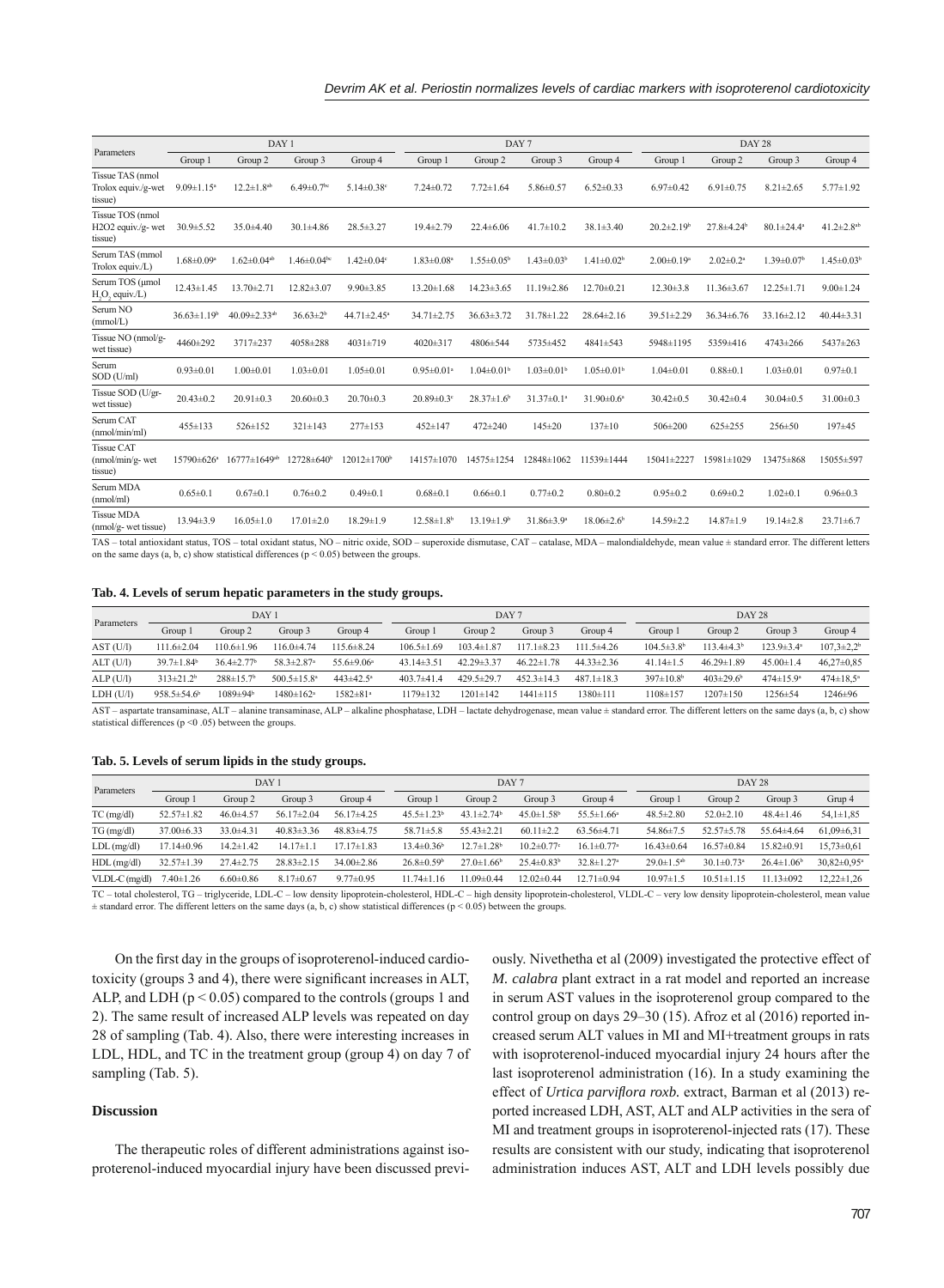# *Bratisl Med J 2017; 118 (11)*

705 – 709

to the rise in the activities of the innervated lysosomal enzymes . Although, ALT, ALP and LDH values were high in both, treated and non-treated cardiotoxicity groups, periostin provided a normalizing AST level on day 28 in the treatment group, presumably caused by the hepatoprotective potential during long-term administration.

As in the present study, significant increases in serum CK and CK-MB enzymes were also reported in other studies in isoproterenol-treated rats (18, 19). On the other hand, in the present study's treatment group (group 3), periostin was found to positively affect CK and CK-MB enzyme activities, probably by contributing to the structural and functional integrity of cellular membranes in cardiomyocytes.

Prabhu et al (2006) reported the protective effect of magniferin on days 7, 14, 28 and 35 of isoproterenol-induced myocardial injury in rats and determined serum CK increase in all sampling days as observed in the present study. They reported a dose-dependent CK decrease in the magniferin treatment groups on day 28 (20). Similar CK decrease also occurred in the present study, probably caused by the cardioprotective potential of periostin which developed during 4 weeks of administration.

Patel et al (2010) examined the cardioprotective effects of melatonin on isoproterenol-induced MI in rats. The researchers reported that CK-MB levels were increased in MI and treatment groups on day 7 of melatonin administration, and these increases were significantly normalized in the treatment group compared to the MI group (21). When the values of CK-MB obtained in our study are evaluated together with the data in the literature, it was seen that there was a significant decrease in the treatment group on day 7 in comparison to MI group, and this was probably due to the result of the cardioprotective effect of periostin.

CTnI and cTnT are commonly used markers for early detection of heart damage. There is a close correlation between the severity of morphological damage and serum levels of cTnI and cTnT as from the onset of myocardial degeneration and necrosis. In a study by York et al (2007), changes of serum cTnI and cTnT levels during time intervals in isoproterenol-treated rats were reported (22). Researchers declared that both parameters began to exceed the control group value one hour after the isoproterenol administration and started to fall after reaching the peak value at the second hour. In addition, investigators reported that cTnI levels returned to normal in the first 24 hours. As for the present study, although not statistically supported, cTnI levels on the first sampling day were obtained as high mean values in isoproterenol-treated heart failure and treatment groups (groups 3 and 4), and it was consistent with the finding of York et al (2007). On other days (days 7 and 28), there was a significant decrease in the levels of cTnI in the treatment groups which could be due to the positive effect of periostin on the MI group.

Serum cTnT levels of the first day showed significant increases in the MI groups (groups 3 and 4) compared to the recombinant periostin control group (group 2). This result was consistent with the assertion of York et al (2007), suggesting the return of cTnT levels to normal after 48 hours of isoproterenol administration (22). In the present study, the levels of the treatment group (group 4) decreased and reached to the levels of the controls (groups 1 and 2) on day 28 and it is thought to be the result of a positive effect of periostin on myocardial regeneration. Additionally, it was evaluated that in comparison to the isoproterenol group, lower serum levels of cTnI and cTnT in the isoproterenol+periostin group could support the cardioprotective effects of periostin.

The level of HDL-C was significantly increased in the isoproterenol+periostin group (group 3) compared to the isoproterenol group (group 4). This is important because periostin possibly affects the lipid profile positively.

Serum SOD levels of the study groups did not differ on days 1 and 28, but on day 7 there was a slight increase in the other groups in comparison with the controls (group 1). Similar findings were also observed in tissue SOD levels. There were no differences between days 1 and 28 in control groups, but there were increases in the MI groups (groups 3 and 4) on day 7, compared to the controls (groups 1 and 2). Oktar et al (2010) investigated the effects of caffeic acid phenethyl ester on isoproterenol -induced MI (150 mg/kg, SC) in rats and 48 hours after the last isoproterenol application they found slight decreases in the treatment and MI groups (23). This reported difference from our study is probably the result of disparities in isoproterenol dose and/or time of euthanasia application.

CAT activity was decreased in the rat heart tissues and sera of isoproterenol and isoproterenol+periostin groups (groups 3 and 4). The differences between groups of tissue CAT levels were similar to those of serum CAT values. On day 1, significant decreases in MI groups (groups 3 and 4) compared to the control groups (groups 1 and 2) were noted. In an isoproterenol-induced MI (85 mg/kg) study investigating the cardioprotective potential of myricetin in rats, Tiwari et al (2009) reported significant decreases in the MI group on day 1, compared to the control groups  $(24)$ . This reported finding is consistent with our study. Tissue MDA levels were significantly increased on day 7 in the isoproterenol-treated group (group 3). Goyal et al (2015) induced heart damage in rats by isoproterenol (85 mg / kg) and reported similar high MDA levels in heart-damaged groups, which is consistent with our study (25).

In their study of isoproterenol-induced heart damage, Chagoya de Sánchez et al (2012) investigated NO levels in euthanized rats 0.5, 1, 3, 6, 12, 24, 48, 72 and 96 hours after isoproterenol administration and found an increase in the treatment (nitro-L-arginine methyl ester) group as compared to the acute MI group in agreement with our findings (26).

In consistency with literature (27, 28), decreased TAS levels were determined in isoproterenol-induced heart damage group (group 3) and for this reason isoproterenol probably could produce the effect of reducing TAS levels in tissue and serum samples. Tissue TOS levels were significantly higher in the MI group (group 3) than in the control group (group 1 and 2) on sampling day 28. This finding is consistent with the findings of Kocak et al (2016) who examined the protective effects of embelin and carnosic acid on isoproterenol-induced heart damage in rats (28).

To sum up, our results demonstrated that periostin has a normalizing effect on the levels of analyzed parameters, especially